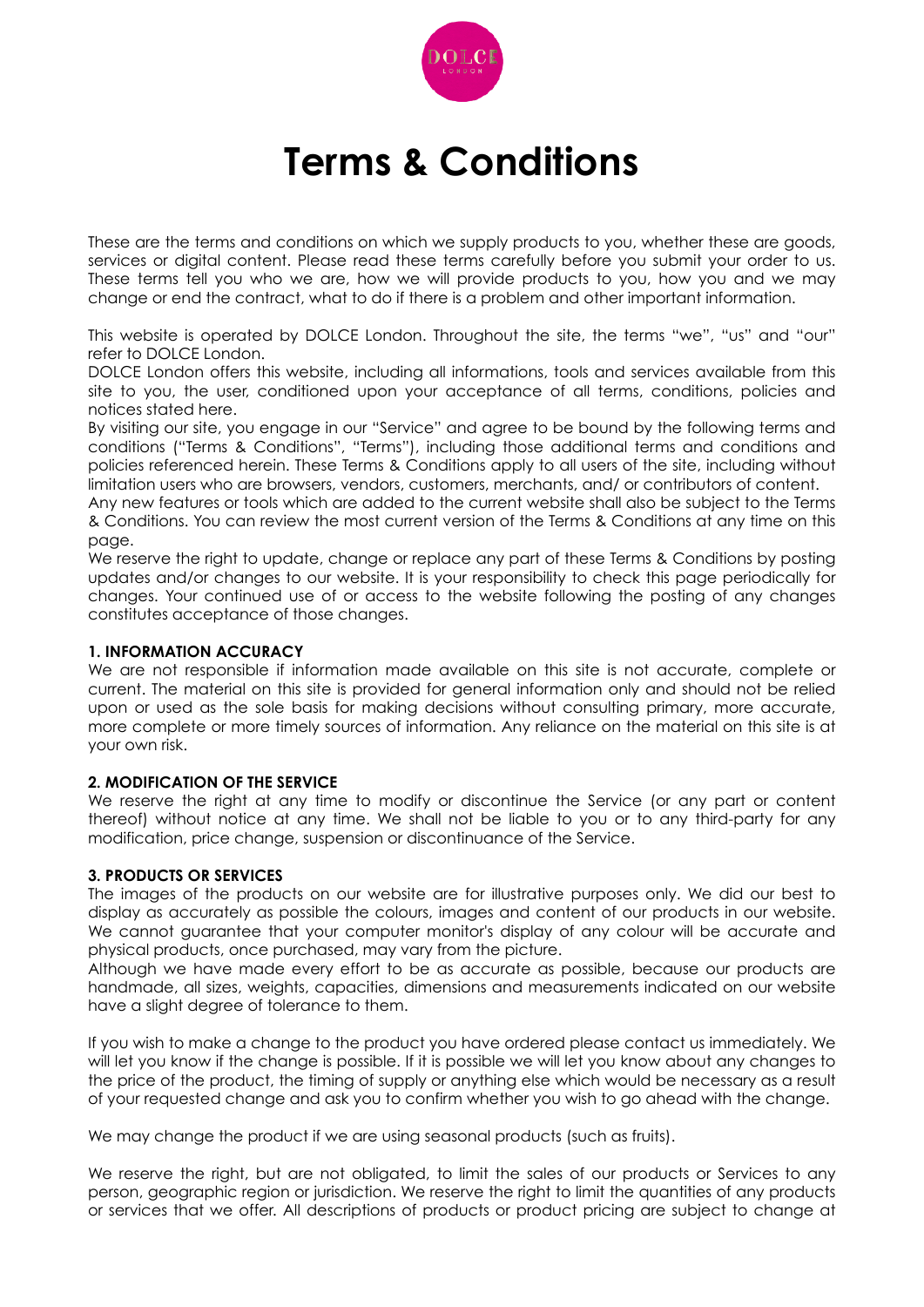any time without notice, at the sole discretion of us. We reserve the right to discontinue any product at any time.

We do not warrant that the quality of any products, services, information, or other material purchased or obtained by you will meet your expectations, or that any errors in the Service will be corrected.

The price of the product will be the price quoted on our website, or in the case of bespoke orders, the price quoted to you by email or telephone.

#### **4. CANCELATION OF THE ORDER**

Your order can be canceled up to 48h before the delivery/pick up date. The order will be canceled and a total refund will be issued.

If not requested up to 48h before the delivery/pick up date the cancelation of your order is not possibile and no refund will be issued.

#### **5. THIRD PARTY TOOLS**

We may provide you with access to third-party tools over which we neither monitor nor have any control nor input.

You acknowledge and agree that we provide access to such tools "as is" and "as available" without any warranties, representations or conditions of any kind and without any endorsement. We shall have no liability whatsoever arising from or relating to your use of optional third-party tools.

Any use by you of third party tools offered through the site is entirely at your own risk and discretion and you should ensure that you are familiar with and approve of the terms on which tools are provided by the relevant third-party provider(s).

We may also, in the future, offer new services and/or features through the website (including, the release of new tools and resources). Such new features and/or services shall also be subject to these Terms of Service.

#### **6. THIRD PARTY LINKS**

Certain content, products and services available via our Service may include materials from thirdparties.

Third-party links on this site may direct you to third-party websites that are not affiliated with us. We are not responsible for examining or evaluating the content or accuracy and we do not warrant and will not have any liability or responsibility for any third-party materials or websites, or for any other materials, products, or services of third-parties.

We are not liable for any harm or damages related to the purchase or use of goods, services, resources, content, or any other transactions made in connection with any third-party websites. Please review carefully the third-party's policies and practices and make sure you understand them before you engage in any transaction. Complaints, claims, concerns, or questions regarding thirdparty products should be directed to the third-party.

#### **7. PERSONAL INFORMATION**

Your submission of personal information through the website is governed by our Privacy Policy. For more detail, please review our Privacy Policy.

#### **8. WARRANTIES AND LIMITATIONS OF LIABILITY**

We do not guarantee, represent or warrant that your use of our service will be uninterrupted, timely, secure or error-free.

We do not warrant that the results that may be obtained from the use of the service will be accurate or reliable.

You expressly agree that your use of, or inability to use, the service is at your sole risk. The service and all products and services delivered to you through the service are (except as expressly stated by us) provided 'as is' and 'as available' for your use, without any representation, warranties or conditions of any kind, either express or implied, including all implied warranties or conditions of merchantability, merchantable quality, fitness for a particular purpose, durability, title, and noninfringement.

In no case shall DOLCE London, our directors, officers, employees, affiliates, agents, contractors, interns, suppliers, service providers or licensors be liable for any injury, loss, claim, or any direct, indirect, incidental, punitive, special, or consequential damages of any kind, including, without